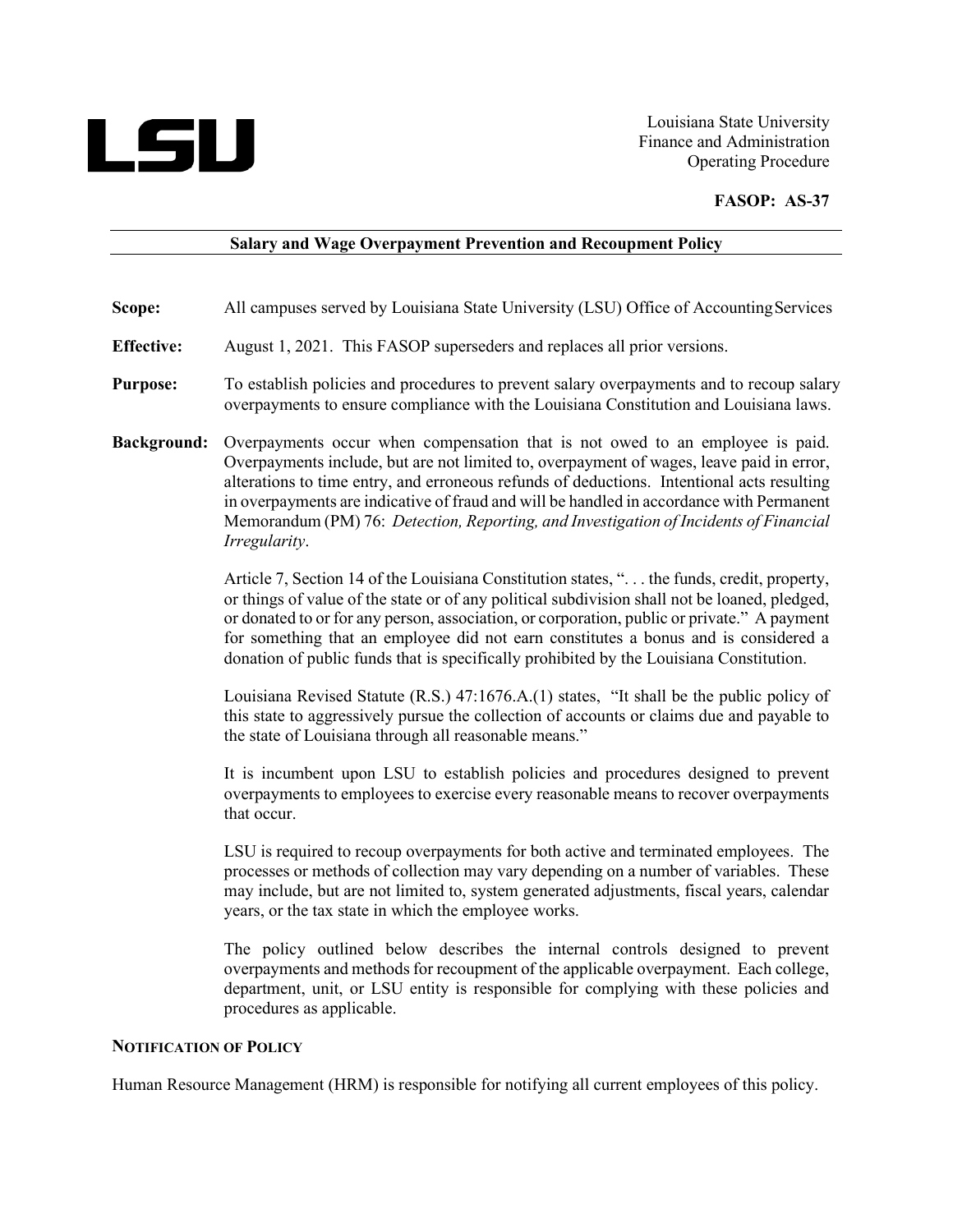As a condition of employment, all prospective employees shall sign a statement acknowledging their understanding of the recoupment policy.

In addition, LSU strongly encourages all employees to use direct deposit for their paychecks and includes the following on the direct deposit form:

*I hereby authorize Louisiana State University (LSU) to initiate credit or reversing entries and to make adjustments for any credit entries in error to my account at the indicated financial institution(s), and I hereby authorize the indicated financial institution to accept and to post such entries to my account. I understand that it is my responsibility to verify the crediting of funds by my financial institution prior to initiating disbursements against my account. This authorization may be terminated by LSU at any time*.

*Any debt owed to the university, including, but not limited to, unearned salary/benefits/reimbursements, tuition and fees, payment of fines, fees, and penalties, shall be recovered through payroll deduction. Debt which exceeds available net payroll funds, any delinquent debt, or debt that is not authorized for payroll deduction shall be placed with the Attorney General's Office for collection in accordance with the State of Louisiana guidelines. Collection/attorney fees in the amount of 25% of the unpaid debt and all court costs shall be the obligation of the employee.*

# **DEFINITIONS**

*Active Employee* - employee currently working for LSU.

*Deduction* - any voluntary or involuntary, pretax or post tax reduction to an employee's gross salary (e.g., health insurance, United Way, taxes).

*Direct Deposit Reversal* - a formal request to the employee's financial institution to return funds deposited into an employee's bank account.

*LSU Entity* – LSU A&M , LSU at Alexandra, LSU at Eunice, LSU in Shreveport, LSU Agricultural Center, and Pennington Biomedical Research Center.

*Net Pay* - the amount of compensation due to the employee after withholding all voluntary and involuntary, pretax or post tax deductions from the employee's wages and compensation earned.

*Overpayment* - unearned compensation of all funds administered by LSU and paid to employees.

*Prospective Employee* - a new hire or an employee who transfers from another state entity to LSU.

*Recoupment* - reimbursement of payments to an employee that were not earned (i.e., overpayments).

*Terminated Employee* - employee no longer working for LSU, whether voluntarily or involuntarily.

*Wage* - payment for services to an employee - faculty, professional staff, civil service classified, students, and any other university staff who are compensated for services provided to LSU.

### **CONTROLS DESIGNED TO PREVENT OVERPAYMENTS**

A critical control designed to reduce the risk of overpayments is entering timely terminations. When a termination is entered in the system of record, the system automatically routes the action to the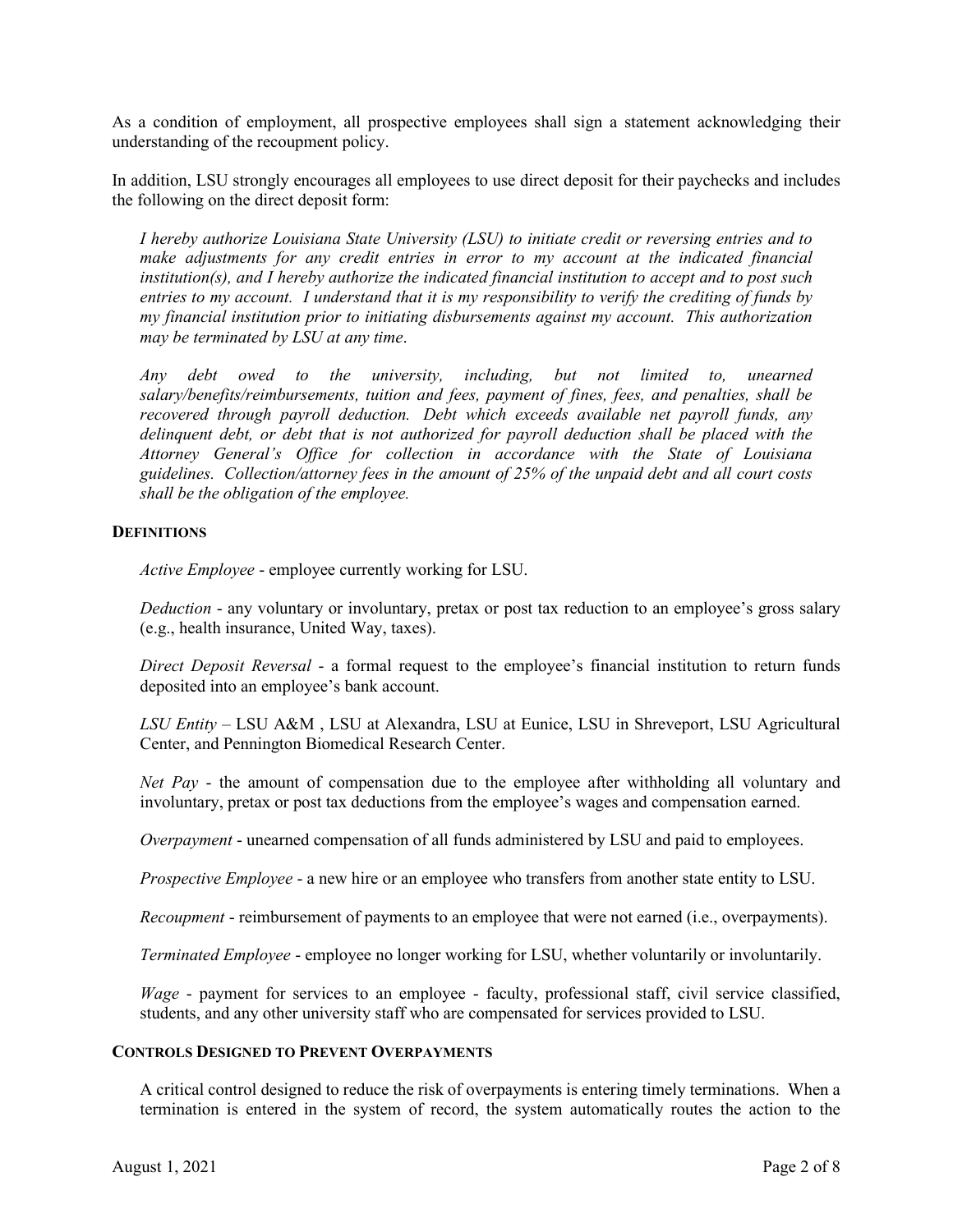supervisor and then to HRM for review. After the HRM review is completed, a notification is sent to Payroll. As a decentralized organization, terminations are typically entered in system of record at the college, department, unit or LSU entity level.

At no time should any individual – faculty, staff, student, etc. – perform work before the hire date. The system of record does not allow time entry for any individual, nor will it allow payment to an individual who is not in a hired (employee) status. In the rare circumstance where this may occur, there is a legal obligation to pay a person for work performed prior to the official hire date. The department, HRM, Payroll, and legal counsel, if necessary, shall ensure that payment is made and complies with Louisiana laws and regulations, as well as LSU policies and procedures.

# **TERMINATIONS**

The majority of overpayments result from untimely notice of employees' voluntary terminations from LSU and from failure to submit the termination action in the system of record timely. Some employees are paid on a negative time entry basis – only entries for leave taken are required. Therefore, if an employee's termination has not been entered into the system of record prior to the payroll run date for the effective period, the employee may continue to be paid. In addition, an employee's access to the system of record may not be removed timely, creating additional security risks

The policies for voluntary terminations are, at the minimum, to include the following:

# **A. Terminations [Voluntary – Academic Professional, and Wage Employees]**

- 1. Employees terminating their employment with LSU should submit notice of their intent to resign to their immediate supervisors who are responsible for ensuring employees' termination information is entered into the system of record.
- 2. Employees who are retiring from LSU should submit notice of their intent to retire to their immediate supervisors. In addition, the employee is required to contact the HRM retirement manager to ensure all retirement benefit documents are completed timely.

# **B. Terminations [Voluntary - Student, Temporary, and When Actually Employed (WAE) Employees]**

- 1. Employees terminating their employment with LSU should submit notice of their intent to resign to their immediate supervisors who are responsible for ensuring employees' termination information has been entered into the system of record.
- 2. For a student worker who has not submitted work hours for four months, Payroll shall email the Student Employment Partner in the student's department asking the department to confirm that the student is still employed. The notice shall include a proposed termination date by which date the college, department, unit, or LSU entity will terminate or suspend (using a compensation end date) the student's work status to ensure overpayments do not occur. The termination date should be the last date the student worked. A student may work during the Fall and Spring semesters, but not the summer. Using a four-month period allows the student to remain employed from one academic year to the next without having to be terminated and rehired.
- 3. The Student Employment Partners are responsible for entering terminations for student workers in the system of record.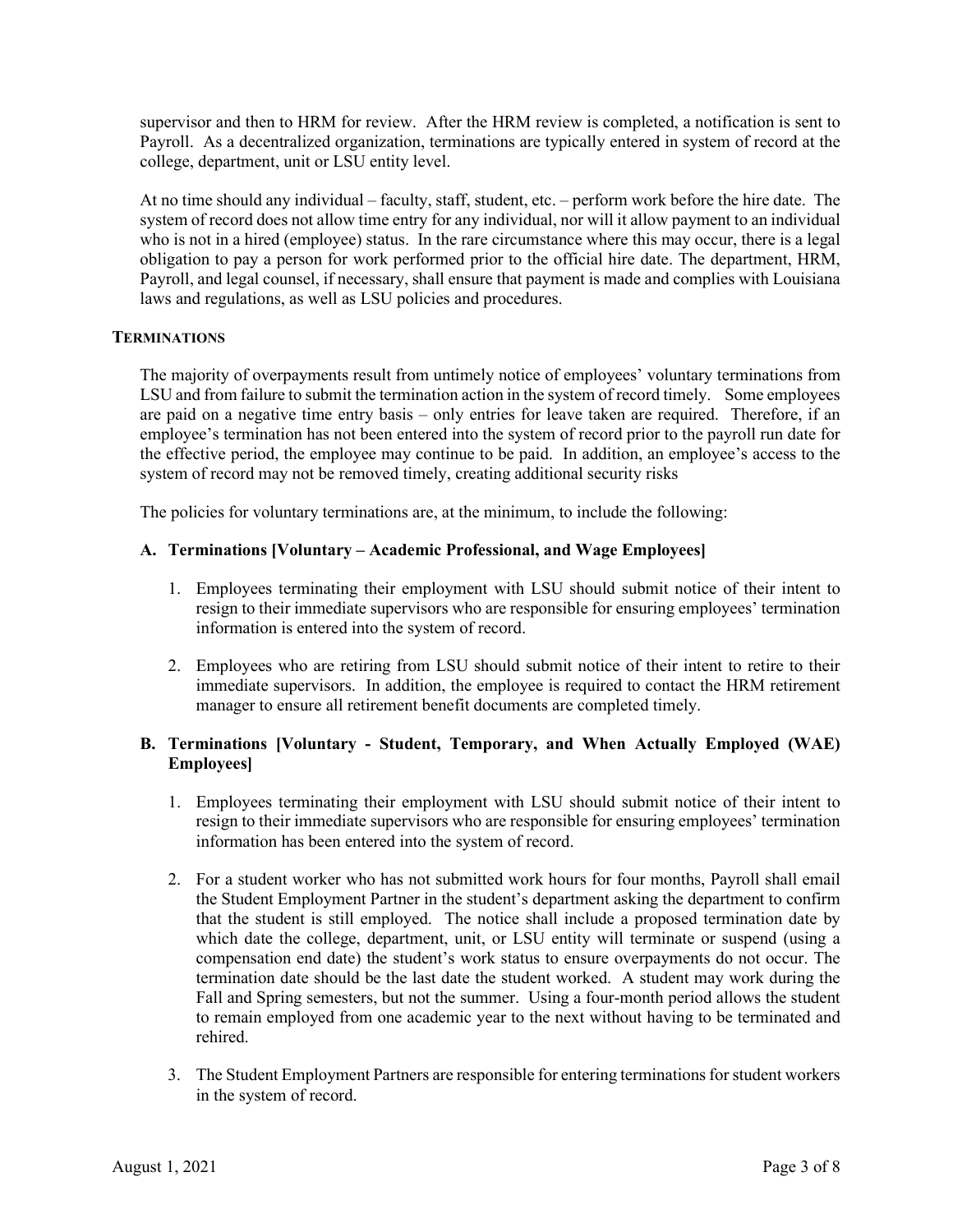4. HRM requires that transient and WAE employees who have not entered time within four months of their last paychecks be terminated in the system of record.

Payroll is required to monitor temporary and WAE employees' cumulative hours worked to ensure employees have not exceeded the allowed hours for their assignments. For temporary employees whose assignments are based on dates or events (e.g., filling positions temporarily until an individual is hired to fill the position), both HRM and Payroll are required to review pay dates to ensure temporary employees' employment has not been extended by the documented end date or event without supporting documentation approved by an appropriate level of management.

5. If no documentation has been sent to HRM to support extending a temporary or WAE employee's employment period (for an employee who has not been terminated as in Section B.3 above, HRM shall terminate or suspend the employee in the system of record as of the end of the specified employment period.

# **C. Terminations (Involuntary)**

Involuntary terminations are coordinated with/between HRM and the department/unit.

### **TIMEKEEPING/REPORTING**

### **Accurate timekeeping is critical to ensuring that salary overpayments do not occur. Timekeeping (Academic and Professional Employees)**

Academic and salaried professional employees are not required to report their time using timesheets. However, academic (who earn leave) and professional employees are required to enter their leave in the system of record. Failure to enter leave when taken may result in inaccurate leave balances. This can lead to overpayments of leave balances upon termination.

Each month, academic (who earn leave) and professional employees are sent an email notification requiring certification of leave taken in the previous pay period.

- 1. Academic employees are required to certify that all leave entered in the period is accurate.
- 2. Because the payroll pay date is the  $21<sup>st</sup>$  and the last working day of the month for academic and professional employees, respectively, leave hours may be entered after the actual pay date. The employee is responsible for entering all leave taken, whether it is entered before or after the pay date. Supervisors are required to approve all leave taken.
- 3. Employees shall enter leave corrections in the system of record immediately upon identification of any errors or discrepancies.

# **A. Timekeeping (Wage and Student Employees)**

Wage and student employees are generally paid on an hourly basis and are required to enter time in the system of record for all time worked. Employees are not paid based on time recorded in external systems or other forms of recordkeeping.

1. Wage and student employees are responsible for entering their hours worked timely. Managers and/or departmental timekeepers are responsible for ensuring wage and student hours are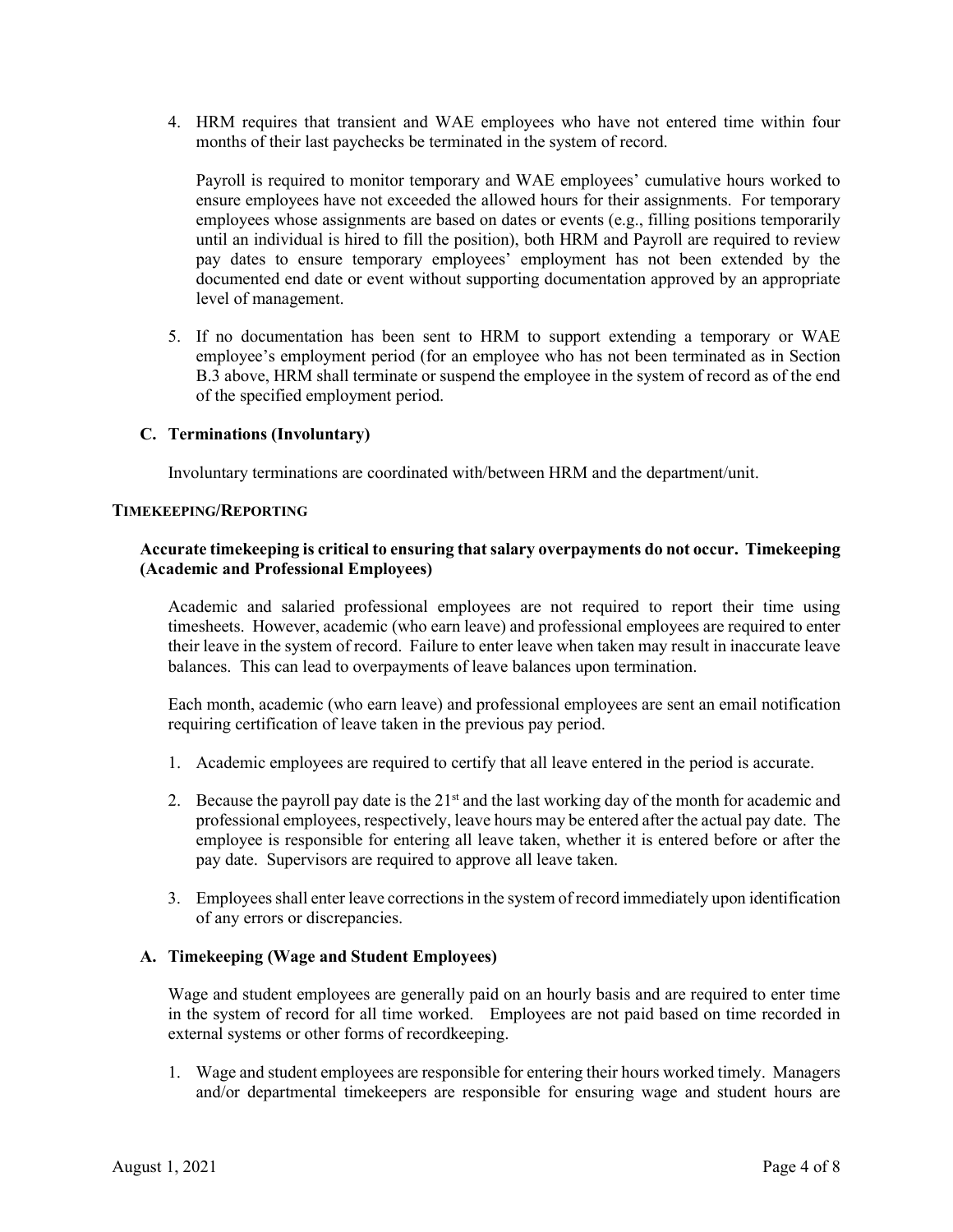entered timely and approved by supervisors before the published payroll deadline. Wage and student employees will not be paid if hours are not recorded and approved.

- 2. For a student worker who has not submitted work hours for four months, Payroll shall email the Student Employment Partner in the student's department to confirm that the student is still employed. The notice shall include a proposed termination date by which the college, department, or unit will terminate or suspend (using a compensation end date) the student's work status in the system of record.
- 3. The Time Not Submitted report in the system of record should be used to identify employees who entered time but did not submit it for approval.

# **NOTIFICATION OF OVERPAYMENT**

Employees will be notified immediately once it has been determined that an overpayment has occurred. Written notification (*Notification of Overpayment*) to the employee shall be provided by the employing department who initiated the personnel/compensation change. If the overpayment is discovered by Payroll during the Payroll process, Payroll will notify the employee in writing by either email or letter.

The Notification of Overpayment to the employee will include the following:

- A. Pay date(s) the overpayment occurred;
- B. Amount of the overpayment;
- C. Reason for overpayment;
- D. LSU plan of action for recoupment of overpayment;
- E. Employee options for reimbursement of the overpayment, as appropriate; and
- F. Procedure by which the proposed recoupment may be disputed.

#### **RECOUPMENTS OF OVERPAYMENTS**

Overpayments made to employees, are considered debt owed to LSU and are reported as accounts receivable. Any debt owed to the university, including, but not limited to, unearned salary/benefits/reimbursements, tuition and fees, payment of fines, fees, and penalties, shall be recovered through payroll deduction. Debt which exceeds available net payroll funds, any delinquent debt, or debt that is not authorized for payroll deduction shall be placed with the Attorney General's Office for collection in accordance with the State of Louisiana guidelines. Collection/attorney fees in the amount of 25% of the unpaid debt and all court costs shall be the obligation of the employee.

LSU is required to actively pursue recoupment of all overpayments made to employees. When an overpayment occurs, the university will work with the employee to develop a schedule to recoup overpayments within a reasonable timeframe. Payroll has the authority to adjust the recoupment schedule based on limited, special circumstances surrounding the overpayment.

LSU will recoup overpayments made to Active Employees in one of the following ways:

1. Direct deposit reversal – LSU has the ability to reverse a direct deposit, within a certain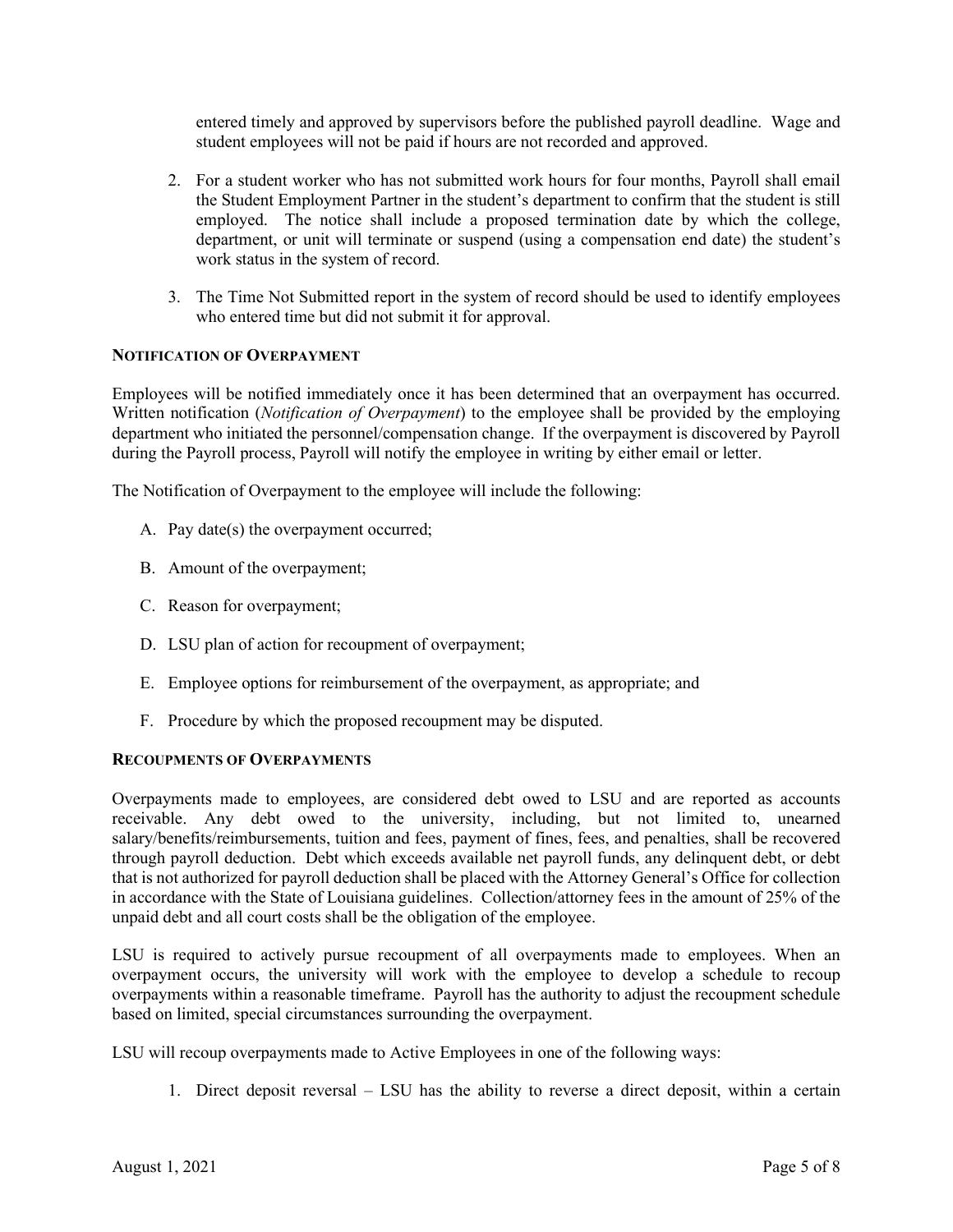timeframe, and will adjust the transaction for the total overpayment.

- 2. One-time deduction from a subsequent paycheck.
- 3. Payment plan as agreed upon by LSU:
	- a. The number of recurring deductions will be determined by Payroll based on the amount of overpayment and the length of time in which the overpayment occurred.
	- b. Personal payment from the employee:

The employee shall reimburse LSU for the overpayment with cash, or with check or money order made payable to LSU.

# **A. Recoupment of Overpayments from Employees Leaving the University**

If an overpaid employee is terminated (voluntary or involuntary) and LSU has not completed the recoupment process, LSU will deduct the remaining balance from the employee's final LSU paycheck and/or leave payout. If the final check and/or leave payout is not sufficient to recoup the entire amount owed, the remaining balance will be set up as an accounts receivable. Debt which exceeds available net payroll funds, any delinquent debt, or debt that is not authorized for payroll deduction shall be placed with the Attorney General's Office for collection in accordance with the State of Louisiana guidelines. Collection/attorney fees in the amount of 25% of the unpaid debt and all court costs shall be the obligation of the employee.

# **Recoupment of Overpayments from Separated Employees**

If an overpayment to an employee is discovered after separation or termination, LSU shall notify the employee of the overpayment according to guidelines for Notification of Overpayment, contained in this policy. The following repayment options are available:

- 1. Direct deposit reversal if discovered within five (5) business days of the original payment date or with the employee's permission.
- 2. Personal payment from the employee:

The employee shall reimburse LSU for the overpayment with cash, check or money order made payable to LSU. If LSU is unable to recover overpayments from a separated employee, the remaining balance will be established as an accounts receivable. Debt which exceeds available net payroll funds, any delinquent debt, or debt that is not authorized for payroll deduction shall be placed with the Attorney General's Office for collection in accordance with the State of Louisiana guidelines. Collection/attorney fees in the amount of 25% of the unpaid debt and all court costs shall be the obligation of the employee. Monthly statements will be sent to the last address of record.

#### **DISPUTE PROCEDURE**

If an individual does not agree that an overpayment has occurred, an appeal may be filed with Payroll. The appeal must be received by Payroll no later than fourteen (14) days from the date of *Notification of Overpayment*. The appeal must be in writing and include the reason for the dispute and any pertinent supporting documentation to be considered for review. The Payroll Director will make a recommendation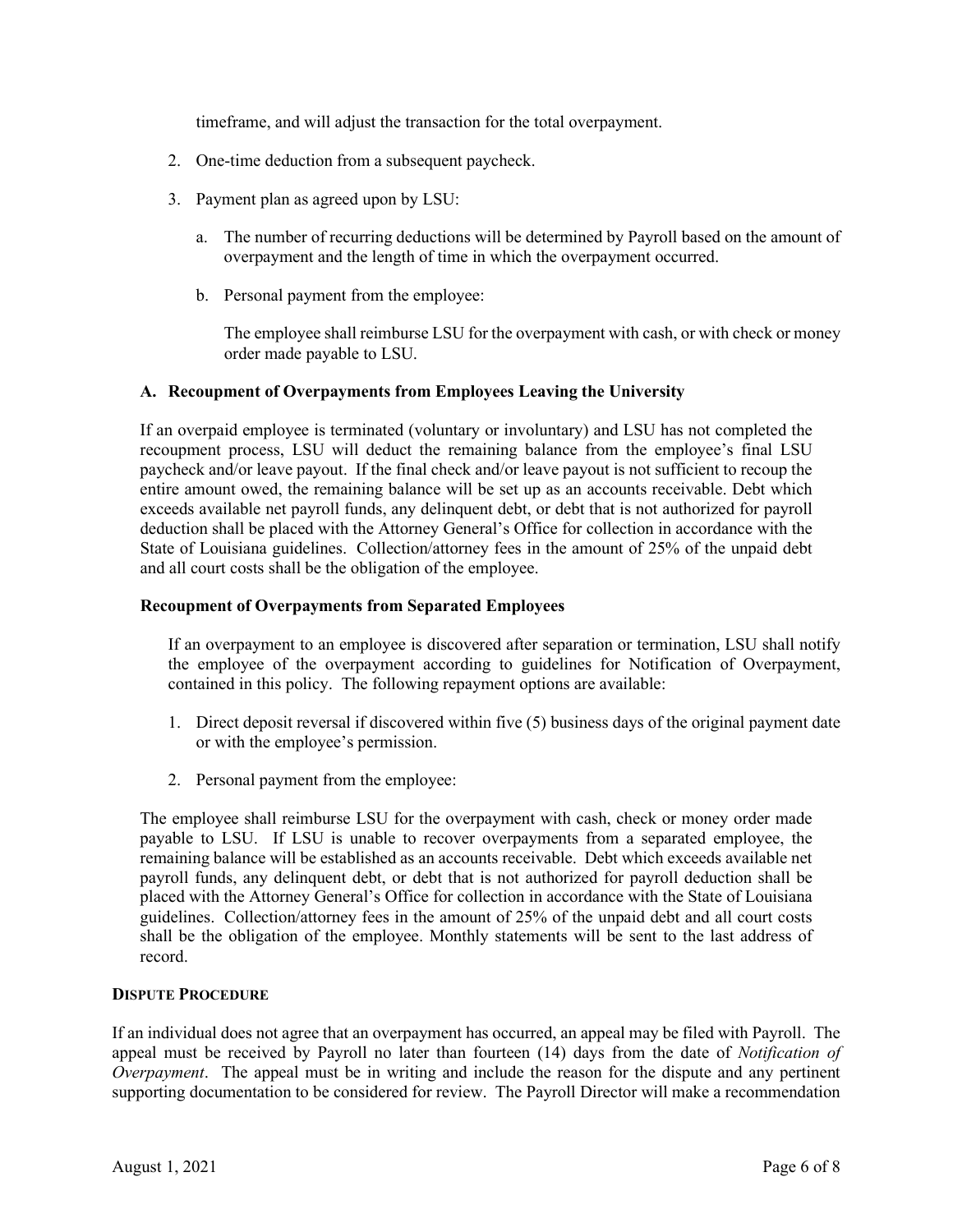to the Associate Vice President for Accounting Services. The Associate Vice President for Accounting Services or his/her designee shall accept, reject, or modify the recommendation. The decision of the Associate Vice President for Accounting Services shall be final and shall be provided in writing to the disputing party.

#### **RESPONSIBILITIES**

#### **EMPLOYEE**

Employees are responsible for timely and accurate reporting of time, leave, and certifications. Inaccurate and/or false reporting of time and/or leave is considered payroll fraud. All instances of potential payroll fraud will be referred to Internal Audit in accordance with PM-76 for review and appropriate action.

Employees are responsible for ensuring their paycheck information is accurate by reviewing their pay slips available in the system of record. If paycheck information appears inaccurate or unexpected, employees are required to report this information to Payroll immediately.

Any debt owed to the university, including, but not limited to, unearned salary/benefits/reimbursements, tuition and fees, payment of fines, fees, and penalties, shall be recovered through payroll deduction. Debt which exceeds available net payroll funds, any delinquent debt, or debt that is not authorized for payroll deduction shall be placed with the Attorney General's Office for collection in accordance with the State of Louisiana guidelines. Collection/attorney fees in the amount of 25% of the unpaid debt and all court costs shall be the obligation of the employee.

#### **SUPERVISORS/MANAGERS**

Supervisors are responsible for the following:

- 1. Ensuring that time is reported accurately and timely by employees.
- 2. Time and attendance are appropriately approved and that any supporting documentation exists and is maintained on file. For example, supporting documentation may include an employee sign-in sheet signed by a supervisor attesting to hours worked for a specific event.
- 3. Timely notifying appropriate personnel of personnel actions that must be processed, such as terminations of employment and changes in pay.

# **DEPARTMENTAL HRM ROLES**

The HR Specialist performs HR functions for classified, unclassified, other academic, faculty, transients, and WAE employees for their assigned organization(s). HR Specialists have Recruiting Coordinator, HR Analyst, and, if applicable, the Academic Partner security roles in the system of record. These security roles provide the ability to process recruiting, hires, compensation, and academic transactions in the system of record for their assigned supervisory organizations. It is the responsibility of the employee holding any of these roles to ensure personnel actions are processed timely to prevent overpayment of wages. Personnel actions must be loaded timely. Termination actions should be loaded within the same business day of notification.

#### **CONSEQUENCES**